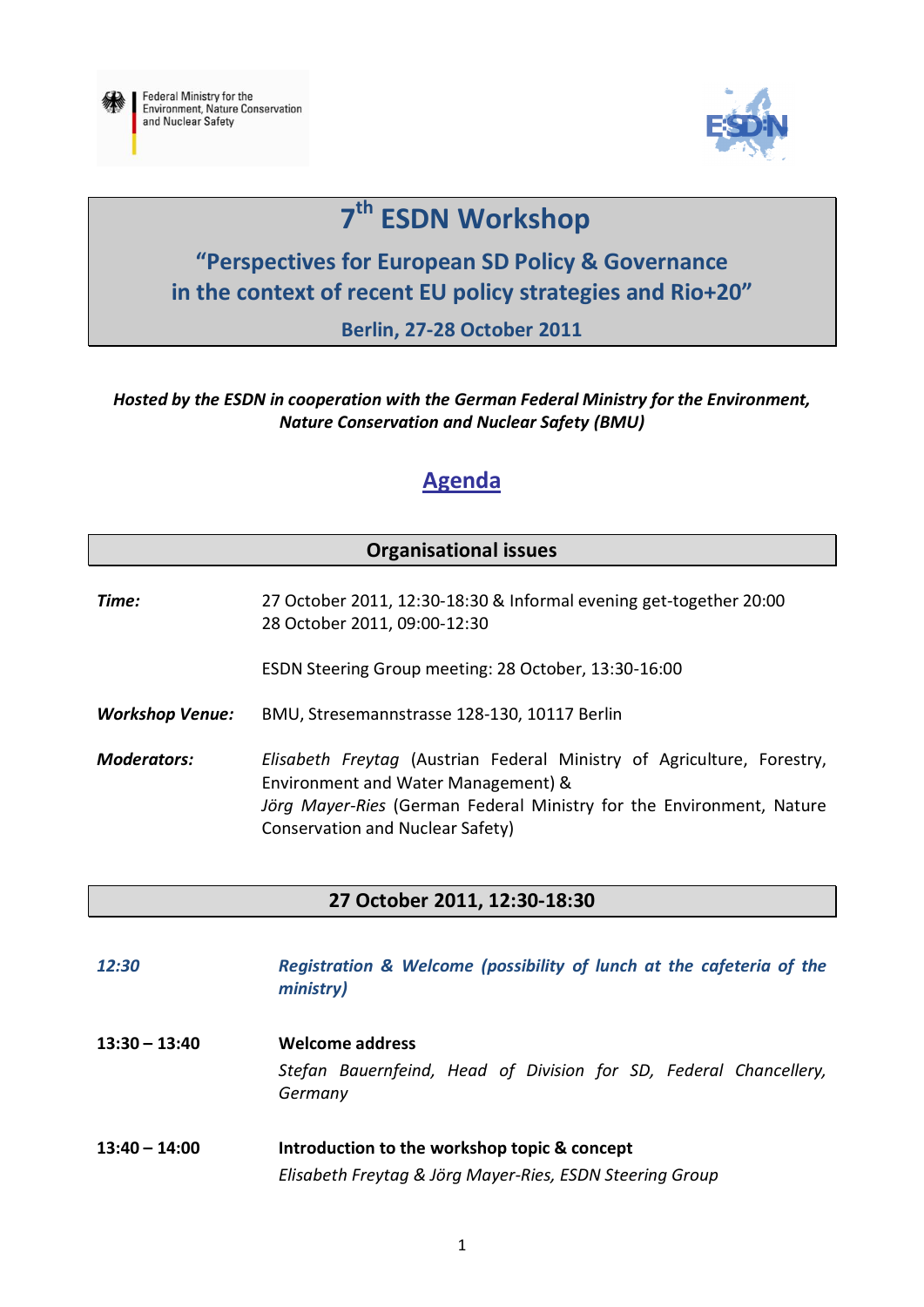#### *Session 1: Reflections on SD policy & governance in EU policy strategies*

| $14:00 - 14:40$ | <b>Panel Discussion (Part 1)</b>                                                                                                       |
|-----------------|----------------------------------------------------------------------------------------------------------------------------------------|
|                 | SD policy & governance in Europe in the context of EU policy strategies<br>- the stakeholder perspective                               |
|                 | Talk show format with                                                                                                                  |
|                 | Jan de Smedt, European Environment and Sustainable Development<br><b>Advisory Councils (EEAC)</b>                                      |
|                 | William M. Lafferty, ProSus Perspectives and SINTEF Energy Research<br>AS, Norway                                                      |
|                 | Jan-Gustav Strandenaes, Senior Advisor, Northern Alliance for<br><b>Sustainability (ANPED)</b>                                         |
| $14:40 - 14:50$ | Interactive buzz session                                                                                                               |
|                 | Participants discuss at their tables                                                                                                   |
| $14:50 - 15:30$ | <b>Panel discussion (Part 2)</b>                                                                                                       |
|                 | SD policy & governance in Europe in the context of EU policy strategies<br>- the political perspective                                 |
|                 | Talk show format with                                                                                                                  |
|                 | Andreas Jung, Chair of the Committee for Sustainable Development<br>at the German Parliament                                           |
|                 | Duncan Johnstone, Policy Coordinator, Unit on Strategic Objective<br>$\bullet$<br>Solidarity, Secretariat-General, European Commission |
|                 | Jan Dusík, Deputy Director and Officer-in-Charge, UNEP Regional<br><b>Office for Europe</b>                                            |
| $15:30 - 16:00$ | <b>Plenary discussion</b>                                                                                                              |
| $16:00 - 16:30$ | <b>Coffee break</b>                                                                                                                    |
|                 | <b>Session 2: Experiences with SD policy &amp; governance at the EU and Member States level</b>                                        |
| $16:30 - 17:30$ | Overview of specific national experiences with SD policy &<br>governance, and definition of future requirements                        |
|                 | Interactive World Café format with presentations from various countries                                                                |

*(presenting success factors, challenges and future requirements & possible transfer to the European level): Belgium, Finland & Germany*

- **17:30 – 18:30 Plenary discussion: Discussion on the specific experiences with SD policy & governance – developing first ideas on future requirements**
- *18:30 Evening Reception (hot and cold dishes, beverages)*
- *20:00 Informal evening get-together @ Van Gogh Piano and Cocktail Bar, Schiffbauerdamm 6-7, 10117 Berlin*